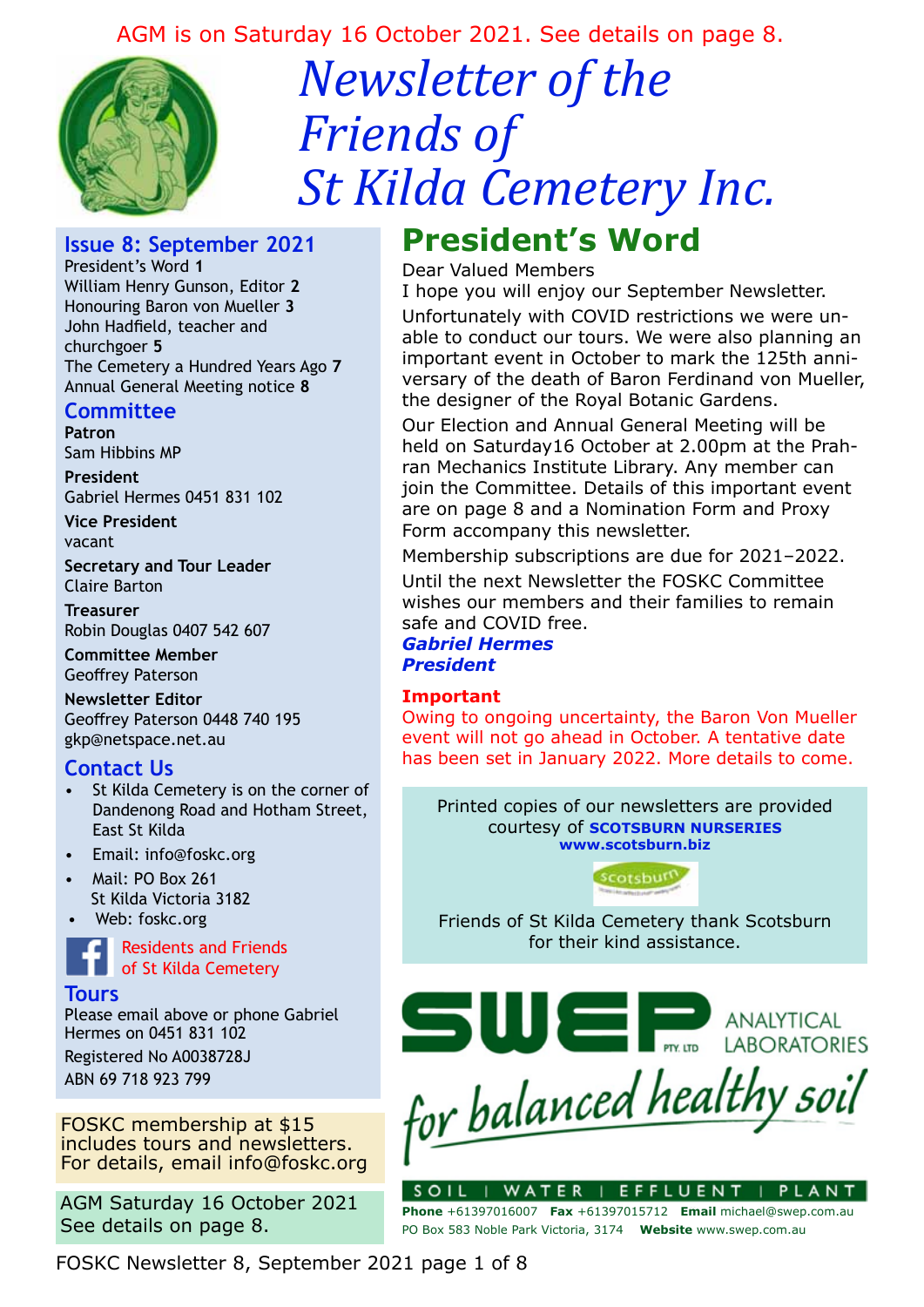## **William Henry Gunson, Editor** by Claire Barton

In a shady pocket in St Kilda Cemetery's north west is a Celtic Cross with its characteristic nimbus or circle where the two parts of the cross intersect.

The grave, in Roman Catholic Compartment A, Grave 73A, memorialises William Henry Gunson and his family members, including his wife, Mary. The base of the gravestone includes these words: *Erected by the proprietors of the Advocate*.

Who is Mr Gunson and what is his link with *The Advocate*, a weekly Catholic newspaper?

William Henry Gunson was born in Limerick, Ireland in 1828, the son Robert, a merchant who belonged to the Church of England. His mother was, however, of the Roman Catholic faith. William and his brother John were raised in their father's faith while his sister followed her mother's Catholicism. On reaching adulthood, both brothers separately converted to Catholicism.

The brothers Gunson migrated to Adelaide in 1852 where John Gunson KGG practised as a doctor and William started in his long career in journalism.

William subsequently relocated to Victoria where he worked on the *Daylesford Express*, *Ballarat Times* and *The Age* before starting as the first editor of *The Advocate*.

Two years after arriving in Australia, he married Mary Elizabeth Lynch on 24 October 1854. After several months of illness, William died on 28 December 1901 aged 73 years. A private funeral, on request, was conducted by Father T. Lynch. Mary passed away on 24 August 1898 aged 73.1



<sup>9</sup> *The Advocate*, 8 February 1902, p. 9. Source: *The Advocate*, 4 January 1902, p. 20.

William was the first editor of *The Advocate*, which started publication on 1 February 1868. The owner S. V. Winter stated on page one of the first issue that

there is no journal in Victoria to which the large section of this community, who are Irish or Catholic can look for full and accurate news from Europe on topics of special interest to them . . . [and that the paper] will neither foster bigotry nor countenance social division; but preach a common Australian brotherhood, founded upon equal, civil and religious liberty to all.2

William has been variously described as a "good type of Irish gentleman, and cultural journalist",3 "of active and cheerful temperament",<sup>4</sup> and "admired and even revered by his friends, of irreproachable and exemplary character".5

He was a contemporary of Sir Charles Gavan Duffy, Sir John O'Shannessy, "and others in those days when there were giants in the land".<sup>6</sup>

As a journalist, he was "of the older type of newspapermen, deliberate, accurate, solid, and never descended to the flashy sensationalism of a later day".7 Morover, the *Australian Dictonary of Biography* describes him as "cultured and gifted, [maintaining] a scholarly literary style in his leading articles for 34years".<sup>8</sup>

*The Advocate* concluded its 1902 tribute thus He has given good and faithful service for the Catholic cause of this country during a long editorial career of thirty-four years, and has gone to his grave deserving the deep gratitude of the people for whom he laboured.<sup>9</sup>

The inscription on William Henry Gunson's grave reflects this deep gratitude.

#### **References**

- <sup>1</sup> S. O'Neill, John Michael Gunson (1822-1884). *Australian Dictionary of Biography*. Accessed at https://adb.anu.edu.au/biography/gunson-johnmichael-3679/text5749
- <sup>2</sup>*The Advocate*, 1 February 1868, p. 1.
- *3 The Advocate*, 8 February 1902, p. 9.
- *4 The Advocate*, 4 January 1902, p. 20.
- <sup>5</sup>*The Advocate*, 8 February 1902, p. 9.
- *6 The Advocate,* 8 February 1902, p. 9.
- *7 The Advocate*, 8 February 1902, p. 9.
- *<sup>8</sup>*S. O'Neill, John Michael Gunson (1822–1884).
- 

FOSKC Newsletter 8, September 2021 page 2 of 8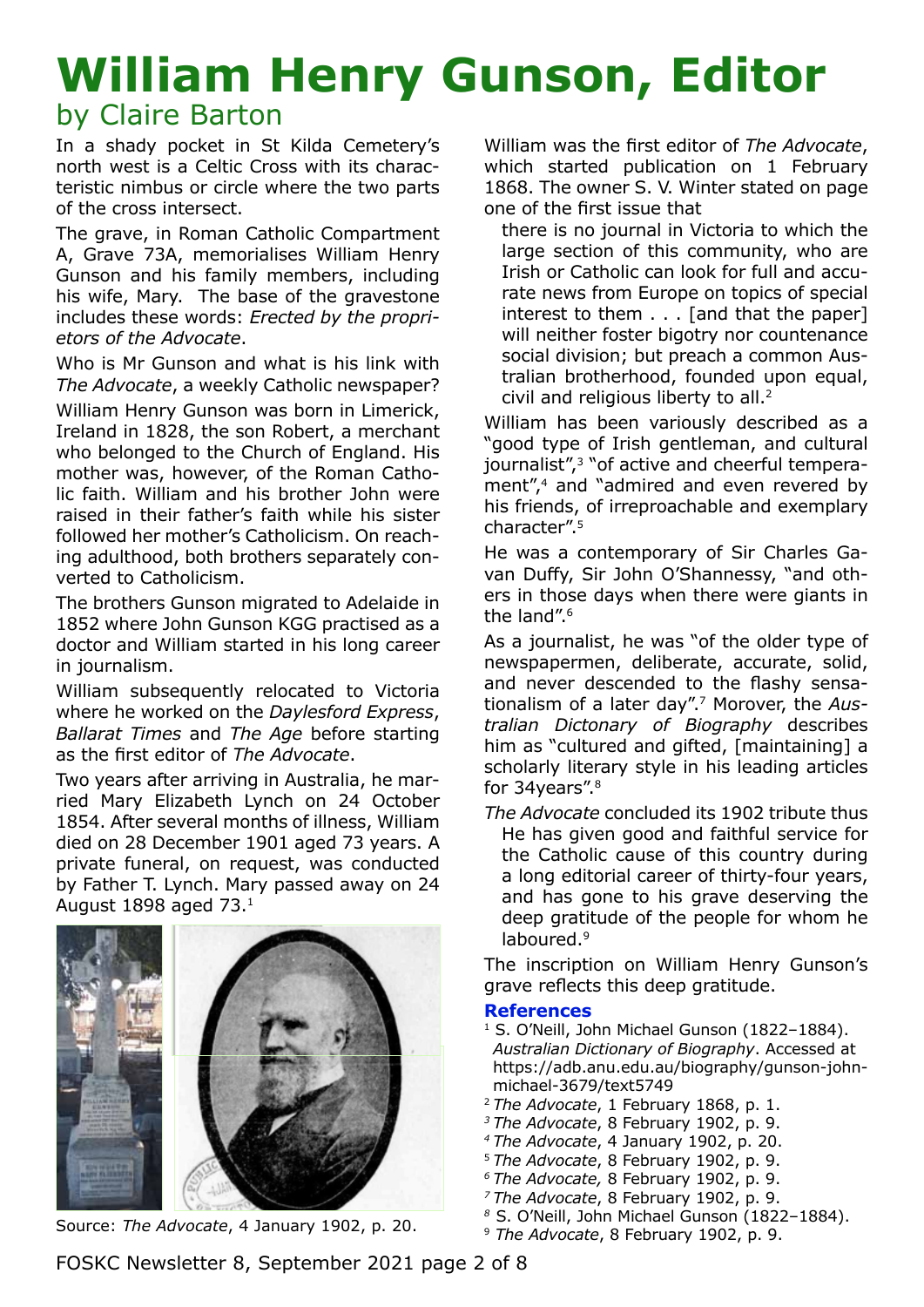# **Honouring Baron von Mueller**

### by Geoffrey Paterson

Sunday 10 October 2021 marks the 125 years since the passing of Baron von Mueller. This article traces steps taken to honour the Baron.

This article explores some ways in which Australians have honoured Baron Friedrich Jakob Heinrich von Mueller (1825–1896), chief botanist and inaugural director of the Melbourne's Botanic Gardens. It mainly considers steps taken in the creation of two monuments: the St Kilda Cemetery Grave Monument and the National Monument, as reported in Melbourne's daily newspapers.

#### **Early discussions**

The idea of a monument was raised in the Victorian Legislative Assembly on 12 November 1896, a month after von Mueller's passing. On this day, George Prendergast, Member for North Melbourne, initiated debate by asking: "Could not the Premier see his way to place himself in communication with the Premiers of the other colonies with a view to the erection of a national memorial to the late Baron von Mueller".

Alfred Deakin (Essendon and Flemington) supported this suggestion with "one modification" – as von Mueller had spent his time and employment in Victoria "no invitation to lend assistance need be transmitted to the Governments of the neighbouring colonies".

Later in the day John Rogers (South Yarra), and von Mueller's local member, took a different approach contending that Von Mueller's,

wonderful collection of 1,000,000 specimens would be a grand monument to the industry, genius, talents, and perseverance of Baron von Mueller, and it would form an object lesson to every man, woman, and child who visited the place where it was  $k$ ept. $1$ 

Four month's later in March 1897, the Premier George Turner (St Kilda) reported he had authorised a suitable sum of money for a monument.<sup>2</sup>

#### **The Grave Monument**

Almost one year after this death, von Mueller's executors – Reverend W. M. Potter, Alexander Buttner MD, and Herman Buttner – wrote to *The Age* stating they were working towards erecting a 23-foot (seven metre) grey, highly polished granite monument enclosed by an ornamental iron railing. The firm Chambers and Clutten would carry out the work. The executors appealed for donations to the Baron von Mueller Grave Monument Fund.3 Amongst the first to respond were Lady Janet Clarke and Australian flower painter Mrs Ellis Rowan.<sup>4</sup> Later in the month, the Royal Horticultural Society also opened a fund.<sup>5</sup>

Donations from Australia and overseas kept being made and acknowledged in *The Age*. The sums ranged from £10 (from the Royal Geographical Society of London) to one farthing.6 Some donor comments were included with these announcements. The town clerk of Warrnambool, for example, acknowledged the role of marram grass introduction to prevent sea sand movement onto farmland.7 Mr E. F. Tregaskis spoke of von Mueller the person in these terms:



FOSKC Newsletter 8, September 2021 page 3 of 8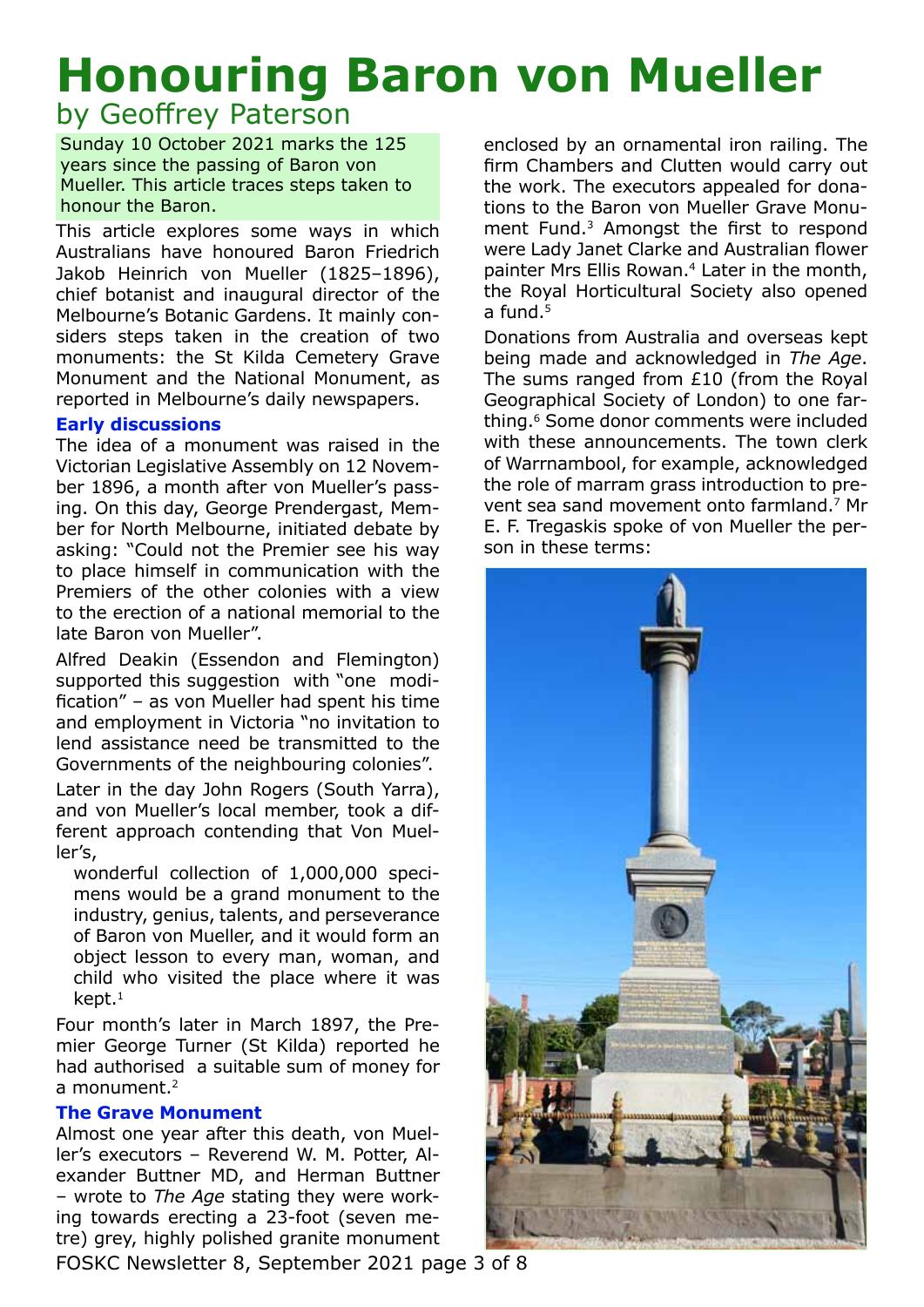. . . consider during the mad rush for gold in the early days, and the intense struggle for commercial wealth which followed, the Baron, forsaking all inducements for personal advancement, devoted his life to science. Such a man is worthy of our highest respect and deepest gratitude.<sup>8</sup>

Forward one year, the executors are again writing to *The Age* stating they have raised half the sum required and to "crave space to make a further earnest appeal to all those admirers of [von Mueller's] genius and many virtues". Possible donors include councils, public bodies, scientific societies, one-time co-workers and young people.9

In 1899, three years after von Mueller's death, Reverend Potter reported the executors "are now, practically, in a position to discharge the baron's dying injunction with respect to his grave".10

In October 1901, the arrangements for the 26 November unveiling were announced with the Governor-General officiating.<sup>11</sup>

#### **National Monument**

We have seen that early discussion considered a national monument. An early intimation of an earnest move for a national monument, that was "quite distinct" from the Grave Monument, was a meeting convened in the Melbourne Town Hall on 15 November 1897. At that meeting a committee was appointed to secure the establishment of some permanent memorial to commemorate the great services rendered by the late Baron von Mueller.12

The committee wished to secure sufficient funds for some form of statue and endowment of a medal, prize or scholarship in his name that recognises distinguished work in the special branches of science in which he, von Mueller, worked.13 The secretaries of the Fund were Professor of Biology at the University of Melbourne, Baldwin Spencer and Mr H. Wiesbaden. The Fund also received news from the Chief Secretary that the Cabinet agreed to grant £100 towards the National Memorial.<sup>13</sup>

Over the ensuing couple of years, notices of donations for both funds appeared in the Melbourne papers.

By November 1901, the National Fund had around £500.14 In February of the following year, the National Fund's executive committee had decided on a medal awarded at intervals of not less than two years to "the author of the most important contribution to natural knowledge which shall be published within the British Dominions".15 The Australasian Association for the Advancement of Science was asked to take over the fund.<sup>16</sup>

The first Mueller Medal was awarded to Mr A. W. Howitt FGS for distinguished work in ethnology, geology and botany extending over forty years. The Medal was presented at a joint meeting of the Royal Society and the Field Naturalists Club of Victoria in the Society's Hall on 21 April 1904.17

The Mueller Medal has been awarded in rotation, in the fields of botany, zoology, anthropology and zoology, until 2006.18

## **The Mueller Medal**



Source: Museums Victoria Copyright Museums Victoria / Winner's name CC BY (Licensed as Attribution 4.0 International)

**Dimensions**: 55mm x 69 mm **Weight**: >100 grams **Shape**: Rectangle **Designer**: Walter Baldwin Spencer **Material**: Silver Plated Bronze

**Description at left**: Von Mueller sitting at desk, books open and holding a plant **Description at right**: Waratah at left; a plaque is provided at the bottom for engraving the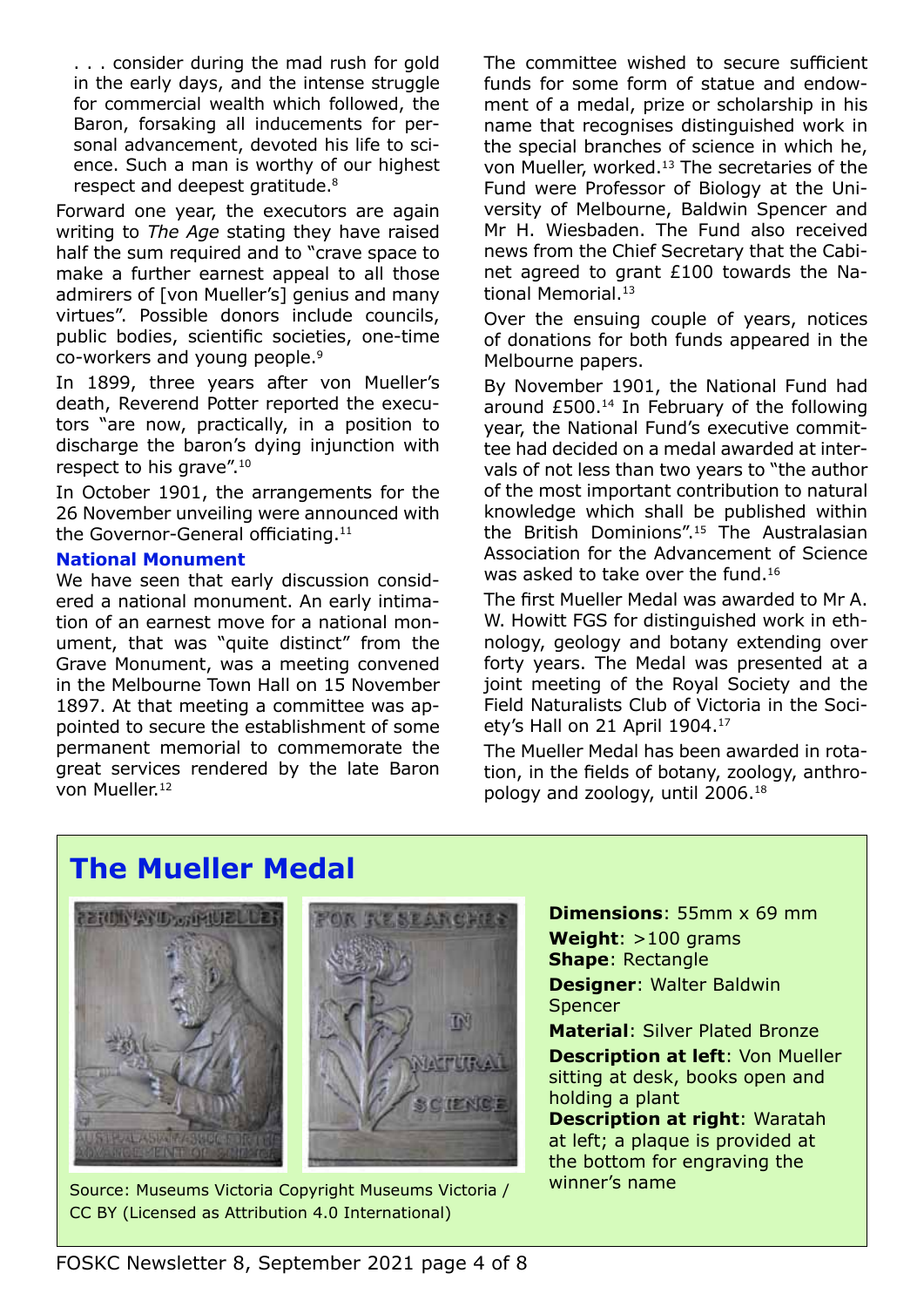#### **Other tributes**

There are other means by which we recall Baron von Mueller, the person and his work. For example, there is Mueller Hall and the National Herbarium, a bust in Birdwood Avenue and the journal *Muelleria* which is published by the National Herbarium. On a larger scale, over 4000 plants were named after von Mueller including the Forest Boronia or *Boronia muelleri* shown in this photograph.19



*Boronia Muelleri*  Image Royal Botanic Gardens

#### **References**

- <sup>1</sup> Victorian Parliamentary Debates (VPD), Legislative Assembly, Volume 83, 12 November 1896, pp. 3285 and 3289.
- <sup>2</sup> *The Argus*, 12 March 1897, p. 4.
- <sup>3</sup> *The Age*, 2 October 1897, p. 10.
- <sup>4</sup> *Melbourne Punch*, 21 October 1897, p. 15.
- <sup>5</sup> *The Age*, 22 October 1897, p. 5.
- <sup>6</sup> *The Age*, 10 September 1898, p. 4.
- <sup>7</sup> *The Argus*, 8 November 1897, p. 6.
- <sup>8</sup> *The Argus*, 4 December 1897, p. 10.
- <sup>9</sup> *The Age*, 10 September 1898, p. 4.
- <sup>10</sup> *The Age*, 19 October 1899, p. 7.
- <sup>11</sup> *The Age*, 15 October 1901, p. 6.
- <sup>12</sup> *Prahran Telegraph*, 4 December, 1897, p. 3.
- <sup>13</sup> *The Argus*, 17 December 1897, p. 6.
- <sup>14</sup> *The Argus*, 27 November 1901, p. 9.
- <sup>15</sup> *The Argus*, 15 February 1901, p.9.
- <sup>16</sup> *The Victorian Naturalist* (TVN), Volume 17, No 11, March 1901, p. 200.
- <sup>17</sup> *TVN*, Volume 21, 1904, p. 128.
- 18 Mueller Medal (1904-2006) in Encyclopedia of Australian Science. Accessed at https:// www.eoas.info/biogs/P006697b.htm
- 19 Angair Inc. Accessed at http://angair.org. au/2-uncategorised/766-what-s-in-a-nameferdinand-von-mueller

#### **Acknowledgements**

Dr Gary Presland, Honorary Librarian, Field Naturalists Club of Victoria and Sally Stewart, Librarian, Royal Botanic Gardens for their assistance.

Thank you to the contributors to this Newsletter and to Genevieve for her proofreading.

## **John Hadfield, teacher and churchgoer**

### by Geoffrey Paterson

My attention was recently drawn to John Hadfield, a St Kilda resident for some 30 years in the later nineteenth century. On visiting his grave, pictured, I was interested to see two aspects of his life detailed there. One was his longevity as a teacher – 35 years is no mean feat. I noted also the quote from Psalm 127:2 which suggested that Mr Hadfield had church affiliations. I decided to delve further into his early life, his teaching career in St Kilda, his church life, and his funeral.



Gravestone at St Kilda Cemetery, Church of England Compartment B Grave 626

#### **Early life**

John Hadfield was born in Devizes, Wiltshire on 8 March 1827. He discovered his appetite for teaching in Sunday School and was reportedly an enthusiastic teacher. Indeed, his superintendent observed that if he went into teaching, he would be "eminently successful" at it. He trained at London's Barrow Road Training College from which he graduated with a first-class diploma. He was then appointed to the London School Board. On 17 September 1852, he married Maria Chapman, also a teacher, who was born in Camberwell, Surrey.

The Victorian goldrush did not immediately entice the Hadfields to emigrate but around October 1852, Mr and Mrs Hadfield and John's brother Benjamin sailed from Bristol on the *Clara Symes* arriving in Melbourne in February 1853. They first lived in the tent city on Emerald Hill, where they may have

FOSKC Newsletter 8, September 2021 page 5 of 8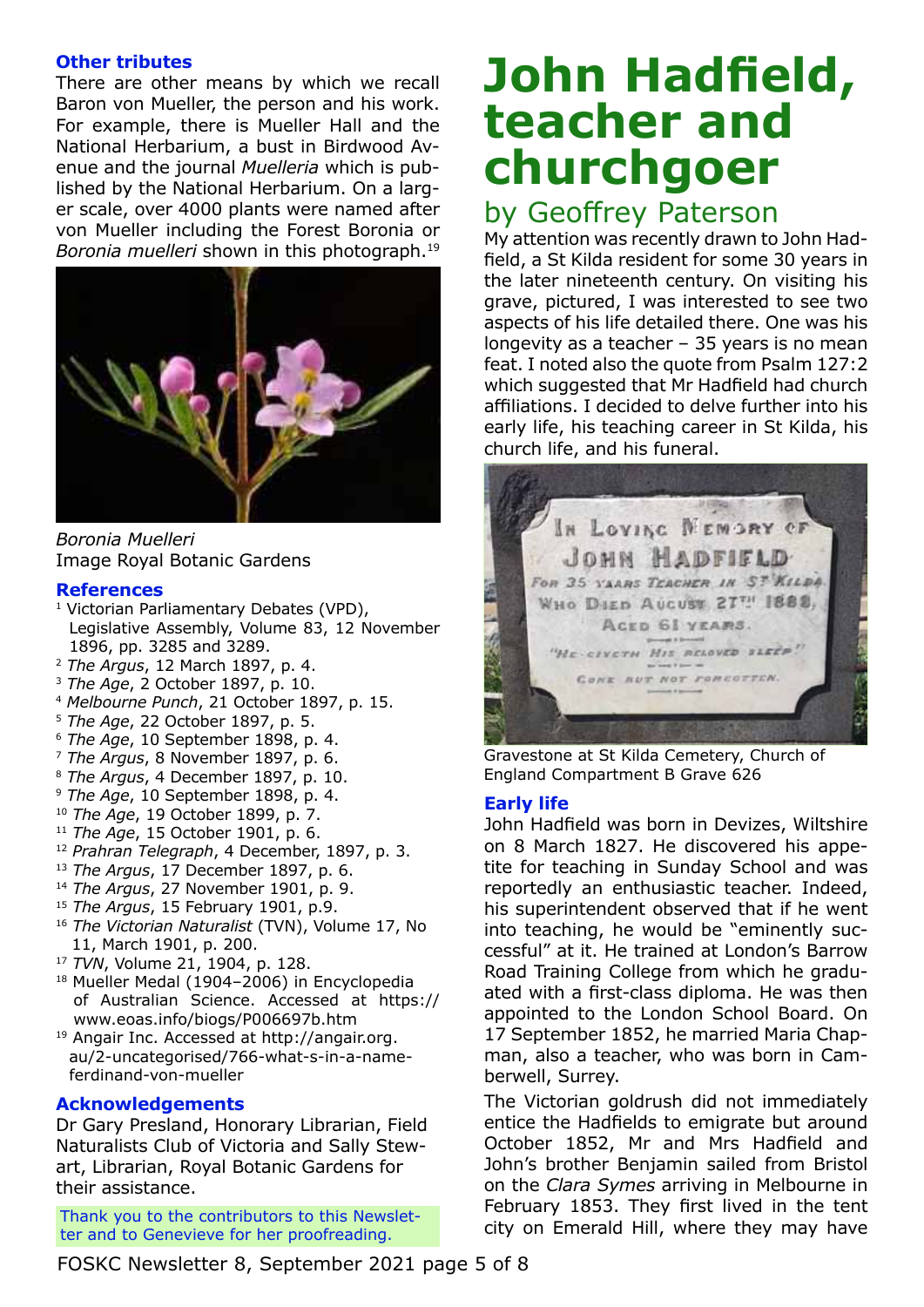been amongst the first inhabitants, before moving to a house in St Kilda.1

#### **Teaching in St Kilda**

The family was not attracted to the goldfields so Mr Hadfield needed to start looking for employment in Melbourne. It happened that there was a Church of England school in Acland Street that belonged to Christ Church. However, there was no teacher and a sign, pictured, had been placed on the door.2 Mr Hadfield applied for the position and the Denomination Schools Board appointed him as head teacher in 1853 remaining for 22 years.



After the passing of the 1872 Education Act, Mr Hadfield was appointed inaugural Head Teacher at the new Brighton Road State School No. 1479 where he soon became known as a progressive teacher.3 Maria Hadfield also taught at the school. Noteworthy innovations that were introduced in his time included a scholar's lending library with 200 volumes; free night classes that attracted some 100 mature-age students when secondary education was fee paying; establishment of a drum and fife band which achieved local fame; and a Cadet Corps which was considered one of the finest in Victoria. The school also held annual hospital collections which amassed £473 7s 9d over the first eleven years of the school's existence.<sup>4</sup> Fine examination results were also attained; in 1886, for example, a 91.3 percentage was obtained and 98 students were awarded their certificates.<sup>5</sup>

John Hadfield was a man of strong personality who devoted his whole life to teaching.6 He endeavoured "at all times to imbue his pupils and subordinate teachers with the necessity of fully mastering the work before them".7 George Turner, St Kilda resident, future member of parliament and Premier, expressed his thoughts thus:

Many of our ratepayers now in prosperous circumstances, must recollect the care and attention paid to them in their young days, and in nearly every family, there are children who have received benefit under his fostering care.8

Mr Turner continued by suggesting a Hadfield Prize or plaque be established at the Brighton Road school. The latter is also mentioned by historian J. B. Cooper but its whereabouts at the school is today unknown.<sup>9</sup>

#### **Church life**

John Hadfield's involvement started in England in Sunday Schools. On arrival in Melbourne, he first became involved with Christ Church in Acland Street where he was involved for some thirty years in the Sunday School and also the choir.<sup>10</sup> His later years were at St George's Presbyterian Church in Chapel Street where he was elected an elder in 1884 and was again involved in the choir. $11$ St George's Jubilee Souvenir sums up John Hadfield as a man of strong personality, who was deeply interested in all the work of the Church, being very successful in training the Sunday School Choir. His death in 1888 was a great loss to the Church and to the community.<sup>12</sup>

#### **His funeral**

The *Telegraph* reported that 200 to 300 followed the hearse with 100 senior boys from the Brighton Road school leading the procession. The service was attended by St Kilda clergy and Robert Craig, senior inspector of schools. At the graveside mourners swelled to 600 with the scholars singing *The Sweet Bye and Bye*, the oaken coffin being strewn with bouquets.<sup>13</sup>

John Hadfield's death ended a productive sixty-one year life in schools and the church in England and Victoria.

#### **References**

- <sup>1</sup> *Telegraph and St Kilda, Prahran, and South Yarra Guardian*, 15 September 1888, p. 5.
- 2 J. B. Cooper, *The history of St Kilda, from its settlement to a city and after 1840 to 1939*, volume 1, p. 320.
- 3 R. Peterson, *A place of sensuous resort*, St Kilda Historical Society, 2009, chapter 34. Accessed at skhs.org.au/SKHSbuildings/
- <sup>4</sup> *The Argus*, 22 May 1886, p. 12.
- <sup>5</sup> *The Argus,* 22 May 1886, p. 12.
- 6 S*t George's Presbyterian Church, East St Kilda, 1876*–*1926, Jubilee souvenir book*, p. 25.
- <sup>7</sup> *Telegraph and St Kilda, Prahran, and South Yarra Guardian*, 1 September 1888, p. 4.
- <sup>8</sup>*Telegraph and St Kilda, Prahran, and South Yarra Guardian*, 1 September 1888, p. 6.
- 9 J. B. Cooper, p. 387.
- <sup>10</sup> *Telegraph and St Kilda, Prahran, and South Yarra Guardian*, 1 September 1888, p. 4.
- 11 S*t George's Presbyterian Church*, p. 25.
- 12 S*t George's Presbyterian Church*, p. 25.
- <sup>13</sup>*Telegraph and St Kilda, Prahran, and South Yarra Guardian*, 1 September 188, p. 4.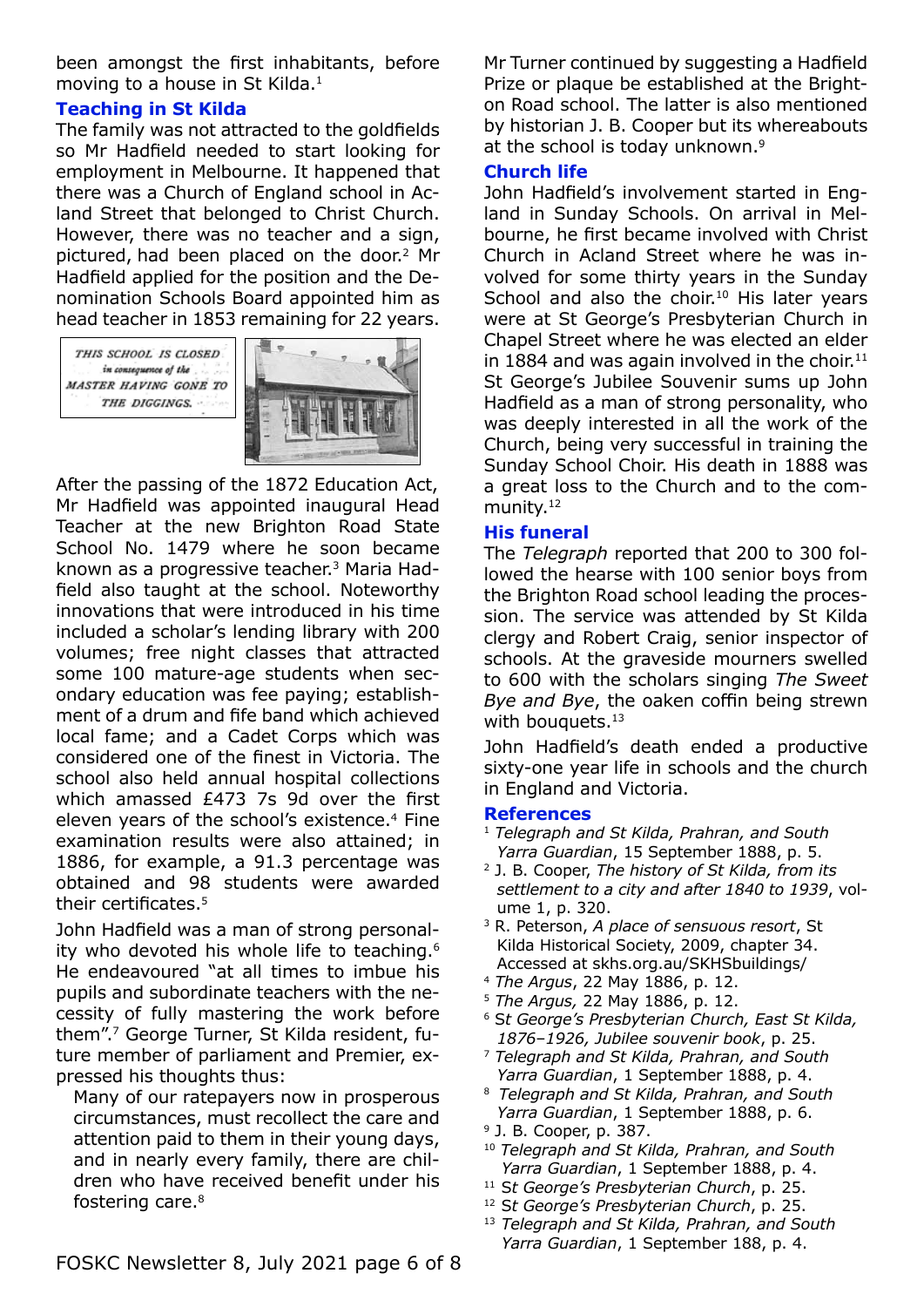## **The Cemetery 100 years ago**



Robert Murray Smith, who died on 31 August 1921, was buried in St Kilda Cemetery in Church of England Compartment D, Grave 18. This article explores his early days, his public life and later years, and tributes paid by colleagues.

#### **Early days**

Robert Murray Smith was born on 29 October 1831 in Liverpool to Alexander Smith and his wife Sophia Sherbourne, daughter of Admiral Robert Murray. Educated at Repton, and Oriel College Oxford, he intended to read for the Bar but had to abandon his course when his father died in 1851. He sailed for Australia on the *South Carolina* and arrived in Melbourne in January 1854. Four years later, he married Jane Carmichael Strachan. They had one son and three daughters.<sup>1</sup>

#### **His public life**

Murray Smith soon entered into partnership with merchant and commission agent John Strachan, and later joined Turnbull, Smith & Co. He became general manager of New Zealand Loan and Mercantile Agency Company Limited until 1880, and was a director of both the National Bank, between 1872 and 1882, and the Moama–Deniliquin Railway.2

In the 1860s, he was involved in the debate on protection which was conducted in a "lively fashion". He was in favour of free trade not surprisingly "having come from great freetrade county of Lancashire, and [being the] son of a man who had been an ardent Liberal and freetrader".3

His first unsuccessful attempt to enter parliament in Williamstown in 1865 was followed by being a City of Prahran councillor from 1867 and Mayor between 1870 and 1872. He was elected to the Legislative Assembly seat of St Kilda in 1873 before being defeated in 1877. In the following year he was elected to Boroondara in which he served until he resigned on 1 January 1882.4

The next four years saw him as Agent-General in London which coincided with significant issues relating to the Pacific and neighbouring islands. *The Argus* observed that Murray Smith "had the requisite commercial and political knowledge; he was in touch with cultured circles; [and] his tact served him with all".5 On his return, he held the seat of Hawthorn between 1894 to 1900.

#### **Later years and funeral**

The last twenty years of his life was spent confined to his Toorak home *Repton* where he was visited by a "large circle of friends whose society and visits he loved".<sup>6</sup>

The large attendance at his funeral reflected Murray Smith's involvement in the Victorian economy and society, as did the pallbearers: Sir Edward Miller, Bank of Victoria; Dr Alexander Leeper, National Gallery and Public Library; Mr W. J. T. Clarke, Charity Organisation Society; Sir Edward Mitchell, trustee of the estate of the late Edward Wilson; David Watterston,*The Argus*; Major H. Alan Currie, The Melbourne Club; Colin Templeton, Childrens' Hospital; and James Borrowman, Trustees, Executors and Agency Co.7

#### **Looking back**

The recollections of contemporaries provide further details of Robert Murray Smith. *Table Talk*, for example, observed

there has been very few English University Dons in the hurly-burly of Australian politics, and of the number Murray Smith did more than any other to maintain the high ideal of culture and sense of public service in rather unfavourable surroundings.<sup>8</sup>

Parliamentarian Sir Alexander Peacock saw him as a "model parliamentarian"<sup>9</sup> while Premier Mr H. S. W. Lawson described a "notable man whose graceful style as a speaker and whose keen debating powers won the admiration of members of all parties".10

Robert Murray Smith's death marked the end of some sixty years of service by a "veteran statesman and sterling gentleman".<sup>11</sup>

#### **References**

- $1 G.$  Serle, Smith, Robert Murray (1831-1921), *Australian Dictionary of Biography* (ADB), 1976. Accessed at https://adb.anu.edu.au/biography/ smith-robert-murray-4614/text7595
- 2 G. Serle, Smith, Robert Murray.
- <sup>3</sup> *The Argus*, 1 September 1921, p. 6.
- 4 G. Serle, Smith, Robert Murray; Parliament of Victoria, Robert Murray Smith. Accessed at https://www.parliament.vic.gov.au/component/ fabrik/details/24/857
- <sup>5</sup> *The Argus*, 1 September 1921, p. 6.
- <sup>6</sup> *The Argus*, 1 September 1921, p. 6.
- <sup>7</sup> The Argus, 3 September 1921, p. 18.<br><sup>8</sup> Table Talk, 8 September 1921, p. 8.
- 
- <sup>9</sup> *The Herald*, 1 September 1921, p. 6.
- <sup>10</sup> *The Herald*, 1 September 1921, p. 6.
- <sup>11</sup> *The Argus*, 2 September 1921, p. 6.

Image: Mr Murray Smith by E. Gilks. 1874. State Library Victoria Accession H31555/53.

FOSKC Newsletter 8, September 2021 page 7 of 8